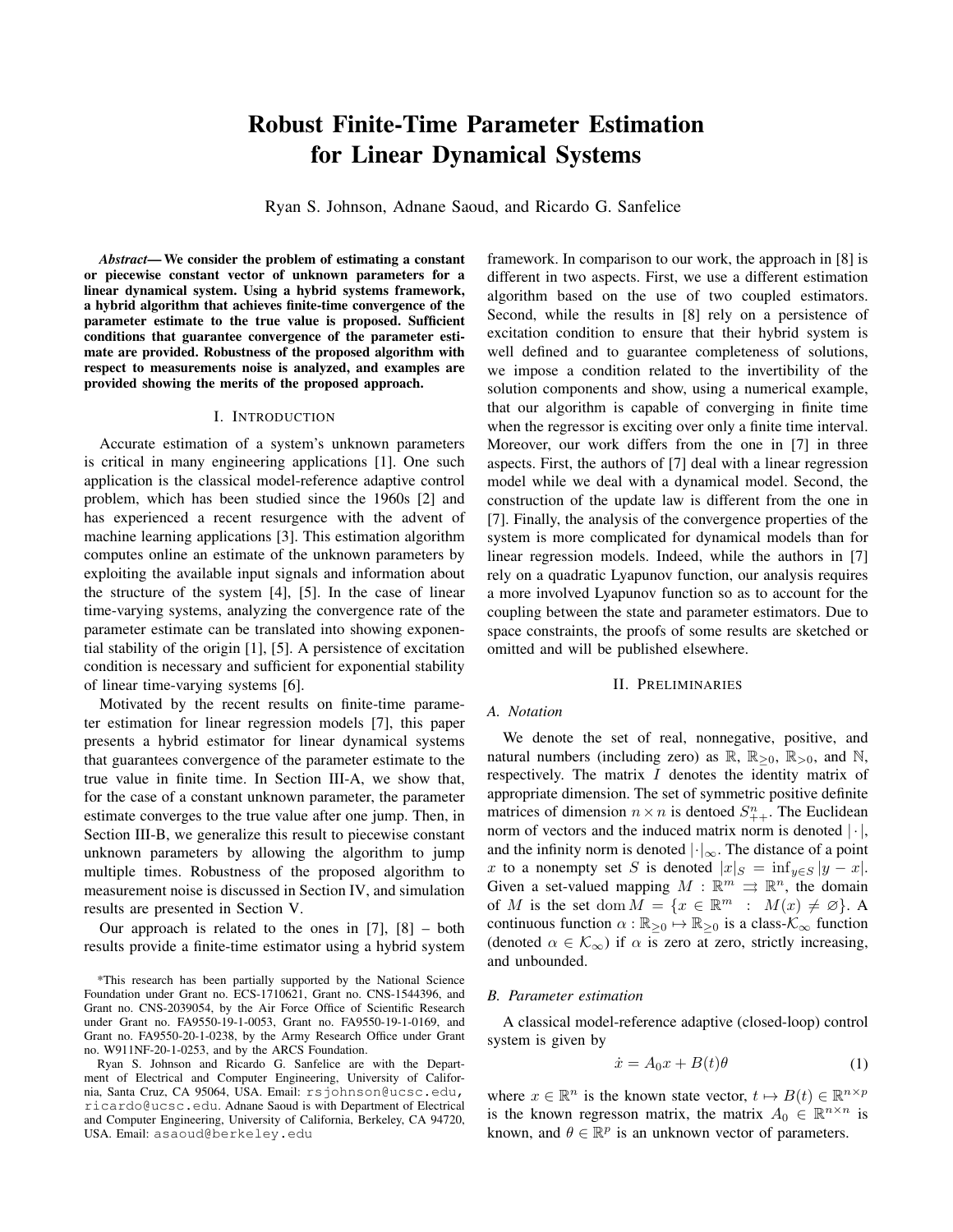The unknown parameter  $\theta$  can be estimated using an update law of the form [1]

$$
\hat{\theta} = \gamma B^{\top}(t)P(x - \hat{x})
$$
  
\n
$$
\dot{\hat{x}} = A_0 x + B(t)\hat{\theta} - A(x - \hat{x})
$$
\n(2)

where  $\hat{\theta} \in \mathbb{R}^p$  is the estimate of the unknown parameter  $\theta$ .  $\hat{x}$  is the estimate of the state  $x, A \in \mathbb{R}^{n \times n}$  is a user-selected Hurwitz matrix,  $P = P^{\top} \in \mathbb{R}^{n \times n}$  is a positive definite matrix that solves  $A^{\top}P + PA = -Q$ , where  $Q = Q^{\top} \in$  $\mathbb{R}^{n \times n}$  is a user-selected positive definite matrix, and  $\gamma > 0$ is a design parameter that modifies the convergence rate.

Denote the parameter estimation error as  $\hat{\theta} := \theta - \hat{\theta}$  and the state estimation error as  $\tilde{x} := x - \hat{x}$ . Then, the error dynamics can be written as

$$
\dot{\tilde{x}} = A\tilde{x} + B(t)\tilde{\theta}, \qquad \dot{\tilde{\theta}} = -\gamma B^{\top}(t)P\tilde{x}.
$$
 (3)

The convergence properties of (3) are typically analyzed using a quadratic Lyapunov function of the form  $V(\tilde{x}, \theta) =$  $\tilde{x}^{\top} P \tilde{x} + \gamma^{-1} \tilde{\theta}^{\top} \tilde{\theta}$  whose time derivative satisfies  $V(\tilde{x}, \tilde{\theta})$  <  $-\mu(Q)|\tilde{x}|^2$ . It can be shown using Barbalat's Lemma [4] that  $t \mapsto \tilde{x}(t)$  converges to zero as time t goes to infinity. In order to show convergence of  $\hat{\theta}$  to  $\theta$  as t goes to infinity, a persistence of excitation condition [1], [5], [9] is required (see Definition 2.2 below for a formal definition of persistence of excitation).

The objective of this paper is to estimate the unknown parameter vector  $\theta$  in finite time using hybrid systems tools. For this reason, we review some preliminaries on hybrid systems in the following section.

# C. Preliminaries on hybrid systems

In this paper, a hybrid system  $H$  is defined as in [10] by  $(C, F, D, G)$  as

$$
\mathcal{H} = \begin{cases} \dot{\xi} = F(\xi, u) & (\xi, u) \in C \\ \xi^+ = G(\xi, u) & (\xi, u) \in D \end{cases}
$$
(4)

where  $\xi \in \mathbb{R}^n$  is the state,  $u \in \mathbb{R}^m$  is the input,  $F : \mathbb{R}^n \times$  $\mathbb{R}^m \to \mathbb{R}^n$  is the flow map defining a differential equation capturing the continuous dynamics, and  $C \subset \mathbb{R}^n$  defines the flow set on which flows are permitted. The mapping  $G$ :  $\mathbb{R}^n \times \mathbb{R}^m \to \mathbb{R}^n$  is the jump map defining the law resetting  $\xi$  at jumps, and  $D \subset \mathbb{R}^n$  is the jump set on which jumps are permitted.

A solution  $\xi$  to  $H$  is a hybrid arc that is parameterized by  $(t, j) \in \mathbb{R}_{\geq 0} \times \mathbb{N}$ , where t is the elapsed ordinary time and  $j$  is the number of jumps that have occurred. The domain of  $\xi$ , denoted dom  $\xi \subset \mathbb{R}_{\geq 0} \times \mathbb{N}$ , is a hybrid time domain, in the sense that for every  $(T, J) \in \text{dom } \xi$ , there exists<br>a nondecreasing sequence  $\{t_j\}_{j=0}^{J+1}$  with  $t_0 = 0$  such that dom  $\xi \cap ([0, T] \times \{0, 1, ..., J\}) = \bigcup_{j=0}^{J} ([t_j, t_{j+1}], \{j\})$ . A solution  $\xi$  to  $H$  is called *maximal* if it cannot be extended further. A solution is called *complete* if its domain is unbounded.

## D. Excitation conditions

We employ the following notions of excitation for timevarying signals [4].

*Definition 2.1:* Given  $t \ge 0$  and  $\eta_1 > 0$ , a signal  $t \mapsto B(t) \in$  $\mathbb{R}^{n \times p}$  is exciting over the finite interval  $[t, t + \eta_1]$  if there exist constants  $\eta_2, b_M > 0$  such that

$$
\int_{t}^{t+\eta_{1}} B^{\top}(s) B(s) ds \ge \eta_{2} I
$$
 (5)

and ess sup  $\{|B(t)|_{\infty}, |\dot{B}(t)|_{\infty}: t \geq 0\} \leq b_M$ .

*Definition 2.2:* Given  $\eta_1 > 0$ , a signal  $t \mapsto B(t) \in \mathbb{R}^{n \times p}$  is *persistently exciting* if there exist constants  $\eta_2, b_M > 0$  such that, for all  $t > 0$ ,

$$
\int_{t}^{t+\eta_{1}} B^{\top}(s) B(s) ds \ge \eta_{2} I
$$
 (6)

and ess sup  $\{|B(t)|_{\infty}, |\dot{B}(t)|_{\infty}: t \geq 0\} \leq b_M$ .

# III. HYBRID FINITE-TIME CONVERGENT ALGORITHM

In this section, we present a hybrid parameter estimator for finite-time convergence with respect to constant and piecewise constant unknown parameters. We first focus on the case of constant unknown parameters.

Recall the update laws for  $\hat{x}$  and  $\hat{\theta}$  in (2) and denote  $z := (x, \theta)$  and  $\Gamma := (A, \gamma, Q)$ . Then, given  $t \mapsto B(t)$ , we express the dynamics of  $\hat{z} := (\hat{x}, \hat{\theta})$  in a compact form as

$$
\dot{\hat{z}} = h(x, \hat{z}, \Gamma, B(t)) := \begin{bmatrix} A_0 x + B(t)\hat{\theta} - A(x - \hat{x}) \\ \gamma B^\top(t)P(x - \hat{x}) \end{bmatrix} . \tag{7}
$$

Next, we express the error dynamics in (3) as

$$
\dot{\tilde{z}} = \Psi(\Gamma, B(t))\tilde{z} \tag{8}
$$

where  $\tilde{z} := (\tilde{x}, \tilde{\theta})$  and the functional  $\Psi$  is given by

$$
\Psi(\Gamma, B(t)) := \begin{bmatrix} A & B(t) \\ -\gamma B^\top(t)P & 0 \end{bmatrix} \tag{9}
$$

where  $\Gamma$  denotes explicitly the dependence of  $\Psi$  on  $(A, \gamma, Q)$ . The continuous evolution of  $\tilde{z}$  between times  $t_0$  and t with  $0 \le t_0 < t$  is given by  $\tilde{z}(t) = \Omega(t, t_0)\tilde{z}(t_0)$  where, given  $\Gamma$ and  $t \mapsto B(t)$ ,  $\Omega$  is the state transition matrix for (8).

## A. Constant unknown parameter

We extend the finite-time parameter estimation approach in [7] to classes of continuous-time systems whose solutions satisfy (1). We begin by explaining the intuition behind the algorithm before providing a formal statement of the result. The algorithm is expressed as a hybrid system, denoted H, and operates as follows. Given  $\Gamma_1 := (A_1, \gamma_1, Q_1)$  and  $\Gamma_2 := (A_2, \gamma_2, Q_2)$  where  $A_1, A_2 \in \mathbb{R}^{n \times n}$ ,  $\gamma_1, \gamma_2 > 0$ , and  $Q_1, Q_2 \in S_{++}^n$  are design parameters, denote the state of H as  $\xi = (x, \hat{z}_1, \hat{z}_2, \Phi_1, \Phi_2, q)$ , where

- $x$  is the plant state, with dynamics given in (1);
- $\hat{z}_1, \hat{z}_2 \in \mathbb{R}^{n+p}$  are estimates of z, with dynamics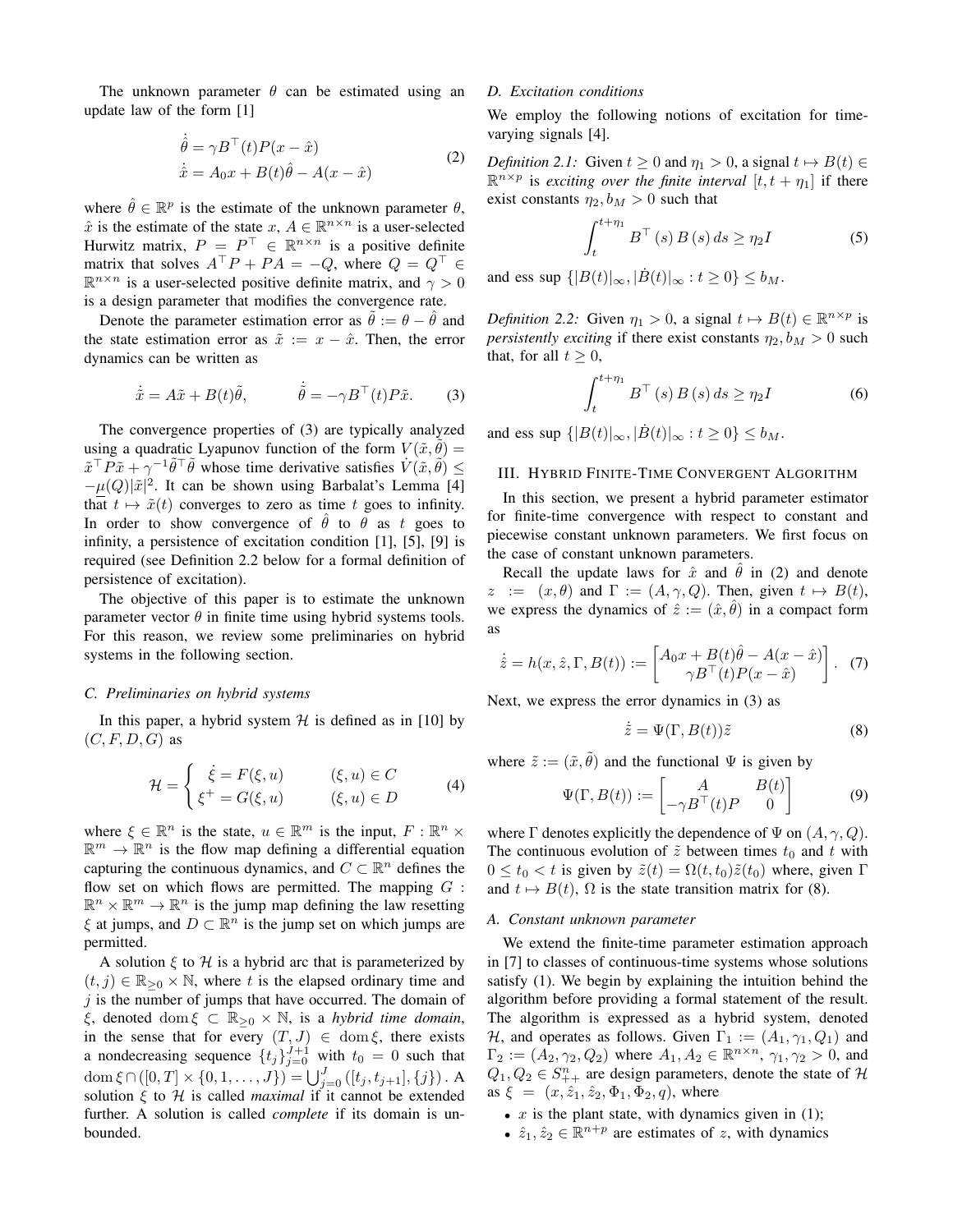$$
\dot{\hat{z}}_1 = h(x, \hat{z}_1, \Gamma_1, B(t)), \quad \dot{\hat{z}}_2 = h(x, \hat{z}_2, \Gamma_2, B(t))
$$

where  $h$  is given in (7). The dynamics of the errors  $\tilde{z}_1 := z - \hat{z}_1$  and  $\tilde{z}_2 := z - \hat{z}_2$  are given by

$$
\dot{\tilde{z}}_1 = \Psi(\Gamma_1, B(t))\tilde{z}_1, \quad \dot{\tilde{z}}_2 = \Psi(\Gamma_2, B(t))\tilde{z}_2 \quad (10)
$$

where  $\Psi$  is given in (9); •  $\Phi_1, \Phi_2 \in \mathbb{R}^{(n+p)\times (n+p)}$  have dynamics

$$
\dot{\Phi}_1 = \Psi(\Gamma_1, B(t))\Phi_1, \quad \dot{\Phi}_2 = \Psi(\Gamma_2, B(t))\Phi_2
$$

where  $\Psi$  is given in (9). Hence, when initialized as the identity matrix,  $\Phi_1$  and  $\Phi_2$  are equivalent to the the state transition matrices  $\Omega_1$  and  $\Omega_2$  for, respectively, the systems in  $(10)$ ;

•  $q \in \{0, 1\}$  is a logic variable.

Next, let  $(t, j) \mapsto \xi(t, j)$  be a solution to  $\mathcal{H}$  – hence, defined on a hybrid time domain - and consider the initial interval of flow  $I^0$ , where  $I^j := \{t : (t,j) \in \text{dom} \xi \}$ , with initial conditions  $\Phi_1(0,0) = \Phi_2(0,0) = I$ , and  $\hat{z}_1(0,0) = \hat{z}_2(0,0)$  arbitrary. At any time  $t \in I^0$ , the solutions components  $\Phi_1$  and  $\Phi_2$  satisfy

$$
\tilde{z}_1(t,0) = \Phi_1(t,0)\tilde{z}_1(0,0), \quad \tilde{z}_2(t,0) = \Phi_2(t,0)\tilde{z}_2(0,0).
$$

Then, if there exists a positive time  $t_1 \in I^0$  such that the matrix  $\Phi_1(t_1, 0) - \Phi_2(t_1, 0)$  is invertible, resetting  $\hat{z}_1$  and  $\hat{z}_2$ to the value of the function  $R(\xi) := K_1(\xi)\hat{z}_1 + K_2(\xi)\hat{z}_2$ , where

$$
K_1(\xi) := -\Phi_2(\Phi_1 - \Phi_2)^{-1}, \quad K_2(\xi) := I - K_1(\xi) \tag{11}
$$

leads to, for each  $i \in \{1, 2\}$ ,

$$
\begin{aligned}\n\hat{z}_i(t_1,1) &= R(\xi(t_1,0)) = K_1 \hat{z}_1(t_1,0) + K_2 \hat{z}_2(t_1,0) \\
&= K_1(\tilde{z}_1(t_1,0) + z(t_1,0)) + K_2(\tilde{z}_2(t_1,0) + z(t_1,0)) \\
&= K_1 \tilde{z}_1(t_1,0) + K_2 \tilde{z}_2(t_1,0) + (K_1 + K_2) z(t_1,0) \\
&= K_1(\tilde{z}_1(t_1,0) - \tilde{z}_2(t_1,0)) + \tilde{z}_2(t_1,0) + z(t_1,0) \quad (12) \\
&= K_1(\Phi_1(t_1,0) - \Phi_2(t_1,0)) \tilde{z}_2(0,0) \\
&+ \Phi_2(t_1,0) \tilde{z}_2(0,0) + z(t_1,0) \\
&= \Phi_2(t_1,0) \left( -\tilde{z}_2(0,0) + \tilde{z}_2(0,0) \right) + z(t_1,0) = z(t_1,0)\n\end{aligned}
$$

where the argument of  $K_1$  and  $K_2$  is omitted for readability. Hence, we have finite-time convergence of  $\hat{z}_1$  and  $\hat{z}_2$  to z.

To ensure the existence of a jump time  $(t_1, 0)$ , we choose  $A_1$  and  $A_2$  such that  $\hat{z}_1$  is convergent but  $\hat{z}_2$  is divergent. To avoid the solution components  $\hat{z}_2$  and  $\Phi_2$  from growing unbounded, for all  $(t, j) \in \text{dom } \xi$  satisfying  $t \geq t_1$  and  $j \geq 1$ , we assign  $\hat{z}_2$  the dynamics of  $\hat{z}_1$  and  $\Phi_2$  the dynamics of  $\Phi_1$ . After the jump, we have  $\hat{z}_2(t_1, j) = \hat{z}_1(t_1, j)$  and  $\Phi_2(t_1, j) = \Phi_1(t_1, j)$ , and thus  $\hat{z}_2(t, j) = \hat{z}_1(t, j)$  and  $\Phi_2(t,j) = \Phi_1(t,j)$  for all  $t \ge t_1$  and  $j \ge 1$ .

We implement the estimation scheme outlined above as a hybrid algorithm, denoted  $H$ , whose jump map computes  $\hat{z}_1$  and  $\hat{z}_2$  as in the first line of (12). The hybrid system H has state  $\xi := (x, \hat{z}_1, \hat{z}_2, \Phi_1, \Phi_2, q) \in \mathcal{X} := \mathbb{R}^n \times \mathbb{R}^{n+p} \times \mathbb{R}^{n+p} \times \mathbb{R}^{(n+p)\times(n+p)} \times \mathbb{R}^{(n+p)\times(n+p)} \times \{0,1\}$ , input B:  $\mathbb{R}_{\geq 0} \mapsto \mathbb{R}^{n \times p}$ , and data

$$
\mathcal{H} = \begin{cases} \dot{\xi} = F(\xi, B(t)) & \xi \in C \\ \xi^+ = G(\xi) & \xi \in D \end{cases}
$$
(13)

where

$$
F(\xi, B(t)) = \begin{bmatrix} A_0 x + B(t) \theta \\ h(x, \hat{z}_1, \Gamma_1, B(t)) \\ (1-q)h(x, \hat{z}_2, \Gamma_2, B(t)) + qh(x, \hat{z}_2, \Gamma_1, B(t)) \\ \Psi(\Gamma_1, B(t)) \Phi_1 \\ (1-q) \Psi(\Gamma_2, B(t)) \Phi_2 + q \Psi(\Gamma_1, B(t)) \Phi_2 \\ 0 \\ G(\xi) = (x, R(\xi), R(\xi), I, I, 1) \end{bmatrix}
$$

and

$$
C := \{ \xi \in \mathcal{X} : |\det(\Phi_1 - \Phi_2)| \le \varepsilon \}
$$
  

$$
D := \{ \xi \in \mathcal{X} : |\det(\Phi_1 - \Phi_2)| \ge \varepsilon, q = 0 \}.
$$

The logic variable  $q$  is used to ensure that the algorithm jumps only one time, when  $q = 0$ , and to prevent the solution components  $\hat{z}_2$  and  $\Phi_2$  from growing unbounded.

The following proposition provides sufficient conditions for the invertibility of the matrix  $\Phi_1 - \Phi_2$ .

Proposition 3.1: Given a hybrid system H with data as in (13) where the matrices  $A_1$  and  $-A_2$  are Hurwitz,  $\gamma_1, \gamma_2 >$ 0, and  $Q_1, Q_2 \in S_{++}^n$ , suppose the regressor  $t \mapsto B(t)$  is persistently exciting as in Definition 2.2. Then, there exists a time  $T > 0$  such that for each maximal solution  $\xi$  to  $\mathcal{H}$ from  $\xi(0,0) \in \{\xi \in \mathcal{X} : \Phi_1 = \Phi_2 = I, q = 0\}$ , the gains  $K_1$  and  $K_2$  are well defined at hybrid time  $\{T\} \times \{0\}$ , and there exists  $\varepsilon > 0$  such that  $|\det(\Phi_1(T, 0) - \Phi_2(T, 0))| = \varepsilon$ .

# **Sketch of Proof:** The proof is sketched in Appendix I.  $\Box$

*Remark 3.2:* The persistence of excitation condition imposed in Proposition 3.1 is sufficient for the existence of a time  $T$ such that the matrix  $\Phi_1(T,0) - \Phi_2(T,0)$  is invertible, but it is not necessary. Indeed, Section V-A shows an example where finite-time convergence of the parameter estimate is achieved using the proposed hybrid algorithm when the regressor is exciting on only a finite time interval, in the sense of Definition 2.1. A formal study of the invertibility of the matrix  $\Phi_1 - \Phi_2$  under relaxed excitation conditions is left as future research.

Next, we study the stability properties induced by the proposed estimator. To this end, we define the following set:

$$
\mathcal{A} := \{ \xi \in \mathcal{X} \; : \; \hat{z}_1 = z \; \}. \tag{14}
$$

Theorem 3.3: Given a hybrid system  $H$  with data as in (13) where the matrices  $A_1$  and  $-A_2$  are Hurwitz,  $\gamma_1, \gamma_2 > 0$ , and  $Q_1, Q_2 \in S_{++}^n$ , suppose the regressor  $t \mapsto B(t)$  is such that there exists a time  $T > 0$  when  $|\det(\Omega_1(T, 0) - \Omega_2(T, 0))|$  =  $\varepsilon$ , where  $\Omega_1$  and  $\Omega_2$  are the state transition matrices for, respectively, the systems in (10). Then, there exist  $\alpha_1, \alpha_2 \in$  $\mathcal{K}_{\infty}$  such that each solution  $\xi$  to H from  $\xi(0,0) \in \mathcal{X}_0 :=$  $\{\xi \in \mathcal{X} : \hat{z}_1 = \hat{z}_2, \Phi_1 = \Phi_2 = I, q = 0 \}$  satisfies

$$
|\xi(t,j)|_{\mathcal{A}} \le \alpha_1^{-1} \circ \alpha_2(|\xi(0,0)|_{\mathcal{A}})
$$
 (15)

for all  $(t, j) \in \text{dom } \xi$ . Moreover,  $\xi(t, j) \in A$  for all  $(t, j) \in$ dom  $\xi$  satisfying  $t \geq T$  and  $j \geq 1$ .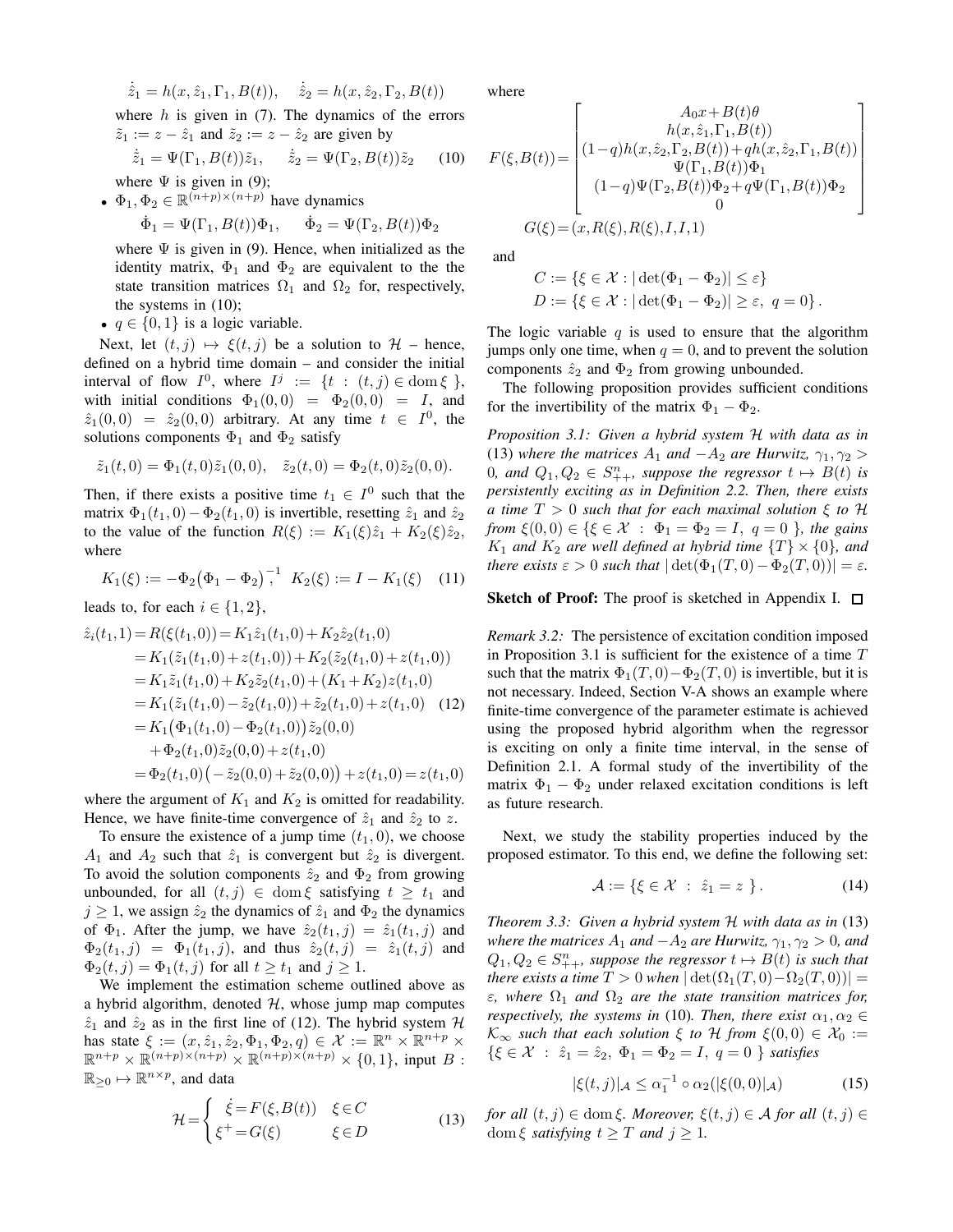**Sketch of Proof:** For each solution  $\xi$  to H from  $\mathcal{X}_0$ , we have by assumption that the regressor  $t \mapsto B(t)$  is such that  $|\det(\Omega_1(T,0) - \Omega_2(T,0))| = \varepsilon$ , and, since  $\Phi_1$  and  $\Phi_2$  are initialized as the identity matrix, it follows that  $\xi(T,0) \in$  $D$ . Then, at the jump, according to the jump map, we have that  $\hat{z}_1(T,1) = z$  from (12). Thus, the set A is finite-time attractive from  $\mathcal{X}_0$  for  $\mathcal{H}$ .

To show stability of  $A$ , consider the Lyapunov function

$$
V(\xi) = \tilde{x}_1^{\top} P_1 \tilde{x}_1 + \frac{1}{\gamma_1} |\tilde{\theta}_1|^2
$$

where  $P_1 \in S_{++}^n$  solves the equation  $A_1^{\dagger} P_1$  +  $P_1A_1 = -Q_1$  with  $Q_1 \in S_{++}^n$ . It can be shown that  $\langle \nabla V(\xi), F(\xi, B(t)) \rangle \leq 0$  for all  $\xi \in C$ . Furthermore, for all  $\xi \in D$ , we have from (12) that  $V(\xi(t, j+1)) - V(\xi(t, j)) =$  $-V(\xi(t, j)) \leq 0$ . Hence, it follows that there exist  $\alpha_1, \alpha_2 \in$  $\mathcal{K}_{\infty}$  such that (15) is satisfied.  $\Box$ 

Theorem 3.3 states that if the unknown parameter  $\theta$ is constant, then the proposed estimator converges to the exact value  $\theta$  after one jump. Proposition 3.1 shows that the persistence of excitation condition in Definition 2.2 is sufficient to ensure the existence of a time  $T$  such that  $|\det(\Omega_1(T,0) - \Omega_2(T,0))| = \varepsilon.$ 

## B. Piecewise constant unknown parameter

When the unknown parameter  $\theta$  is piecewise constant, it is also possible to estimate it in finite time. However, one jump is not sufficient for the estimate to converge. Hence, we consider the following adaptation law, denoted  $H$ , with state  $\xi := (x, \hat{z}_1, \hat{z}_2, \Phi_1, \Phi_2) \in \mathcal{X} := \mathbb{R}^n \times \mathbb{R}^{n+p} \times \mathbb{R}^{n+p} \times$  $\mathbb{R}^{(n+p)\times(n+p)}\times\mathbb{R}^{(n+p)\times(n+p)}$ , input  $B:\mathbb{R}_{\geq 0}\mapsto\mathbb{R}^{n\times p}$ , and data

$$
\mathcal{H} = \begin{cases}\n\dot{\xi} = \begin{bmatrix}\nA_0 x + B(t) \theta \\
h(x, \hat{z}_1, \Gamma_1, B(t)) \\
h(x, \hat{z}_2, \Gamma_2, B(t)) \\
\Psi(\Gamma_1, B(t)) \Phi_1 \\
\Psi(\Gamma_2, B(t)) \Phi_2\n\end{bmatrix} =: F(\xi, B(t)) \quad \xi \in C \quad (16) \\
\xi^+ = (x, R(\xi), R(\xi), I, I) =: G(\xi) \quad \xi \in D\n\end{cases}
$$

where

$$
C := \{ \xi \in \mathcal{X} : |\det(\Phi_1 - \Phi_2)| \le \varepsilon \}
$$
  

$$
D := \{ \xi \in \mathcal{X} : |\det(\Phi_1 - \Phi_2)| \ge \varepsilon \}.
$$

The new structure of the set  $D$  makes it possible to have multiple jumps, which are necessary to estimate the piecewise constant parameter.

The following theorem states the stability properties induced by  $H$  in (16) for a piecewise constant unknown parameter.

Theorem 3.4: Given a hybrid system  $H$  with data as in (16) where the matrices  $A_1$  and  $-A_2$  are Hurwitz,  $\gamma_1, \gamma_2 > 0$ , and  $Q_1, Q_2 \in S_{++}^n$ , suppose that the following conditions hold:

1. The regressor  $t \mapsto B(t)$  is such that there exists a sequence of time instants  $\{\tau_k\}_{k \in \mathbb{N}_{>0}}$  such that, for all  $k \in \mathbb{N}_{>0}, 0 \leq \tau_k < \tau_{k+1}$  and  $|\det(\Omega_1(\tau_{k+1}, \tau_k) \Omega_2(\tau_{k+1}, \tau_k))| = \varepsilon$ , where  $\Omega_1$  and  $\Omega_2$  are the state transition matrices for, respectively, the systems in (10).

2. The unknown parameter  $\theta$  is piecewise constant, where the time instants at which the value of  $\theta$  changes are defined by a sequence of times  $\{\delta_i\}_{i\in\mathbb{N}_{>0}}$  satisfying  $0 \leq$  $\delta_i < \delta_{i+1}$  for all  $i \in \mathbb{N}_{>0}$ .

Then, for each solution  $\xi$  to  $H$  from  $\xi(0,0)$  $\in$  $\{\xi \in \mathcal{X} : \Phi_1 = \Phi_2 = I \}$  and each  $i, k \in \mathbb{N}_{>0}$  such that

- I.  $[\tau_k, \tau_{k+2}] \times \{k, k+1\} \subset \text{dom } \xi;$
- II.  $\delta_i \in [\tau_k, \tau_{k+1}];$
- III.  $(\tau_{k+1}, \tau_{k+2}) \cap {\delta_i}_{i \in \mathbb{N}_{>0}} = \varnothing$ ,

the following property holds:  $\xi(t, j) \in A$  for all  $(t, j) \in A$ dom  $\xi$  satisfying  $t \in [\tau_{k+2}, \delta_{i+1})$  and  $j \geq k+2$ .

Sketch of Proof: From items II and III of Theorem 3.4, we have that the value of the unknown parameter vector  $\theta$  changes in the time interval  $[\tau_k, \tau_{k+1}]$  and is constant in the interval  $(\tau_{k+1}, \tau_{k+2})$ . By assumption, we have that  $\xi(\tau_{k+1}, k) \in D$  and at the jump, according to the jump map,  $\xi(\tau_{k+1}, k+1) \in {\{\xi \in \mathcal{X} : \hat{z}_1 = \hat{z}_2, \Phi_1 = \Phi_2 = I \}}.$ Finally,  $\xi(\tau_{k+2}, k+1) \in D$  by assumption, and the result follows from Theorem 3.3. □

Theorem 3.4 shows that, each time the value of the parameter  $\theta$  changes, the proposed estimator converges to the exact value  $\theta$  after no more than two jumps. Let us also mention that as in Theorem 3.3, the bound in  $(15)$  can be established.

### IV. ROBUSTNESS TO MEASUREMENT NOISE

In this section, we analyze the robustness of the proposed hybrid parameter estimator with respect to bounded timevarying measurement noise. For the sake of readability, we focus on constant unknown parameters. However, the robustness results can be generalized using the same approach to deal with piecewise constant unknown parameters.

Starting from the noise-free hybrid estimator  $H$  in (13), we denote our proposed estimator under the effect of the state measurement noise  $t \mapsto \nu(t) \in \mathbb{R}^n$  as a hybrid system,  $\mathcal{H}_{\nu}$ , with state  $\xi_{\nu} := (x, \hat{z}_1, \hat{z}_2, \Phi_1, \Phi_2, q) \in \mathcal{X} := \mathbb{R}^n \times$  $\mathbb{R}^{n+p} \times \mathbb{R}^{n+p} \times \mathbb{R}^{(n+p)\times (n+p)} \times \mathbb{R}^{(n+p)\times (n+p)} \times \{0,1\}$ , input  $B: \mathbb{R}_{\geq 0} \mapsto \mathbb{R}^{n \times p}$ , and data

$$
\mathcal{H}_{\nu} = \begin{cases} \dot{\xi}_{\nu} = F_{\nu}(\xi_{\nu}, B(t)) & \xi_{\nu} \in C_{\nu} \\ \xi_{\nu}^{+} = G_{\nu}(\xi_{\nu}) & \xi_{\nu} \in D_{\nu} \end{cases}
$$
(17)

where  $C_{\nu} := C$  and  $D_{\nu} := D$  given below (13), and

$$
F_{\nu}(\xi_{\nu},B(t)) := \begin{bmatrix} A_0x+B(t)\theta \\ h(x+\nu(t),\hat{z}_1,\Gamma_1,B(t)) \\ (1-q)h(x+\nu(t),\hat{z}_2,\Gamma_2,B(t)) \\ +qh(x+\nu(t),\hat{z}_2,\Gamma_1,B(t)) \\ \Psi(\Gamma_1,B(t))\Phi_1 \\ (1-q)\Psi(\Gamma_2,B(t))\Phi_2+q\Psi(\Gamma_1,B(t))\Phi_2 \\ 0 \\ G_{\nu}(\xi_{\nu}) := (x,R(\xi_{\nu}),R(\xi_{\nu}),I,I,1). \end{bmatrix}
$$

Next, we show that if the regressor is persistently exciting, the noisy system  $\mathcal{H}_{\nu}$  is input-to-state stable (ISS) for any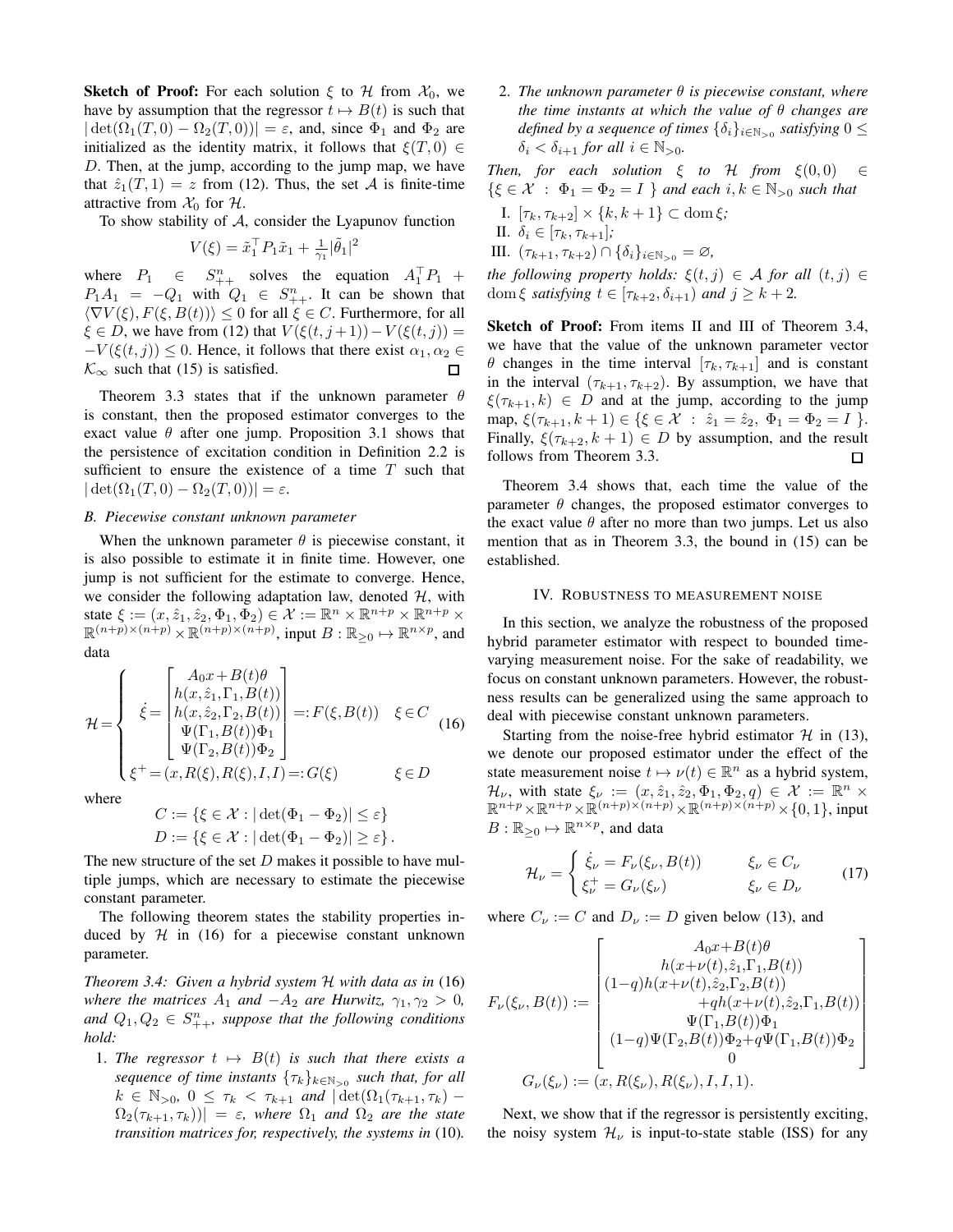essentially bounded measurement noise  $t \mapsto \nu(t)$ . The question of establishing ISS properties under relaxed excitation conditions is left as future research.

Proposition 4.1: Given a hybrid system  $\mathcal{H}_{\nu}$  with data as in (17) where the matrices  $A_1$  and  $-A_2$  are Hurwitz,  $\gamma_1, \gamma_2 >$ 0, and  $Q_1, Q_2 \in S_{++}^n$ , suppose the regressor  $t \mapsto B(t)$ is persistently exciting as in Definition 2.2. Then, for any solution  $\xi_{\nu}$  to  $\mathcal{H}_{\nu}$  from  $\xi_{\nu}(0,0) \in \mathcal{X}_0 := \{\xi_{\nu} \in \mathcal{X}$ :  $\hat{z}_1 = \hat{z}_2, \Phi_1 = \Phi_2 = I, q = 0$ , there exist constants  $w_M, T, \Phi_M > 0$ ,  $\sigma_1, \sigma_2, \sigma_3 > 0$  with  $\sigma_1 \leq \sigma_2$ , and  $v > 0$ such that, for all  $(t, j) \in \text{dom}\,\xi_{\nu}$ ,

$$
|\xi_{\nu}(t,j)|_{\mathcal{A}} \leq \rho(j)(\beta(|\xi_{\nu}(0,0)|_{\mathcal{A}},t) + \alpha_1(|\nu|_{\infty})) + (1-\rho(j))(\alpha_2(|\nu|_{\infty}) + \alpha_1(|\nu|_{\infty})) \tag{18}
$$

where  $\rho(0) = 1$  and  $\rho(j) = 0$  for  $j \in \mathbb{N}_{>0}$ ,

$$
\beta(s,t) = \sqrt{\frac{\sigma_2}{\sigma_1}} \exp(-\frac{\sigma_3}{2\sigma_2}t)s, \qquad \alpha_1(s) = \sqrt{\frac{\sigma_2}{\sigma_1}} \frac{2\sigma_2}{\sigma_3} w_M s,
$$

$$
\alpha_2(s) = \left( (1 - \kappa v)^{-1} \left( \sqrt{\frac{\sigma_2}{\sigma_1}} \frac{2\sigma_2}{\sigma_3} + \Phi_M \right) + \Phi_M \right) \sqrt{\frac{\sigma_2}{\sigma_1}} w_M s
$$

$$
\text{with } \kappa = \beta(1,T).
$$

V. EXAMPLES

In this section, we present simulation results that demonstrate the practicality of the proposed algorithms. Simulations are performed using the Hybrid Equations Toolbox [11].

## A. Constant parameter

Consider a scalar system with dynamics as in (1), where  $A_0 = -0.5, \ \theta = -2, \text{ and}$ 

$$
B(t) = \begin{cases} 0 & \text{if } t < 1, \\ 1 & \text{if } t \in [1, 2] \\ 0 & \text{if } t > 2, \end{cases}
$$

with measurement noise  $\nu(t) = 4 \sin(30t)$  added to the state. Note that  $B$  does not satisfy the persistence of excitation condition imposed in Lemma 3.1. Instead,  $B$  is exciting over only a finite time interval, in the sense of Definition 2.1, with  $\eta_1 = 1$  and  $\eta_2 = 1$ .

The proposed finite-time parameter estimation algorithm H in (13) is applied to estimate  $\theta$ , with parameters  $A_1 =$  $-A_2 = -1, \gamma_1 = \gamma_2 = 1, Q_1 = Q_2 = 1, \text{ and } \varepsilon = 1,$ which verifies the conditions of Theorem 3.3. The system is simulated from initial conditions  $x(0,0) = 1$ ,  $\hat{z}_1(0,0) =$  $\hat{z}_2(0,0) = (0,0), \ \Phi_1(0,0) = \Phi_2(0,0) = I, \ q(0,0) = 0,$ producing the results in Figure 1 (only the trajectory of  $\tilde{z}_1$ is shown).<sup>1</sup> Due to the fact that  $B$  is zero over the interval [0, 1], the dynamics of  $\tilde{\theta}_1$  are zero until  $t = 1$ , followed by finite-time convergence of the state and parameter estimates in accordance with Theorem 3.3.



Fig. 1: The projection onto  $t$  of the state estimation error  $x - \hat{x}_1$  and parameter estimation error  $\theta - \hat{\theta}_1$ .

## B. Piecewise constant parameter

Consider the following frequency estimation problem: given a signal  $t \mapsto \zeta(t) = \Upsilon \sin(\omega t)$  where  $\Upsilon \in \mathbb{R}_{>0}$  is the magnitude and  $\omega \in \mathbb{R}_{>0}$  is the frequency, estimate  $\omega$ from measurements of  $\zeta$ . To formulate this problem as the problem of estimating a parameter  $\theta$  of a model as in (1), let  $x = (x_1, x_2)$  be such that  $x_1 = \zeta$  and  $\dot{x}_1 = x_2$ , and  $\Upsilon$  is related to the initial condition. Note that a similar problem was studied in [12]. Then, we obtain the following parametric form:

$$
\dot{x} = A_0 x + B(x)\theta \tag{19}
$$

where  $A_0 = \begin{bmatrix} 0 & 1 \ -1 & 0 \end{bmatrix}$ ,  $B(x) = \begin{bmatrix} 0 \ -x_1 \end{bmatrix}$ , and  $\theta = \omega^2 - 1$ .<br>Then, with  $\eta_1 = \frac{\pi}{\omega}$ , it can be shown that for all  $t \ge 0$ ,<br> $\int_t^{t + \eta_1} B^\top(x(s))B(x(s))ds = \frac{\pi \Upsilon^2}{2\omega}$ . Hence, *B* is persistently exciting in the sense of Definition 2.2 with  $\eta_2 = \frac{\pi \Upsilon^2}{2m}$ . The unknown parameter  $\theta$  is piecewise constant, with a value of  $\theta = 3$  if  $t \in [0,2)$  and  $\theta = 1$  if  $t \ge 2$ , and measurement noise  $\nu(t) = [\sin(50t) \cos(50t)]$  is added to the state.

The proposed estimation algorithm  $H$  in (16) is applied to estimate  $\theta$  in (19), with parameters  $A_1 = -A_2 = -I$ ,  $\gamma_1 = \gamma_2 = 10$ ,  $Q_1 = Q_2 = I$ , and  $\varepsilon = 0.5$ , which verifies the conditions of Theorem 3.4. The system is simulated from initial conditions  $x(0,0) = (1,0), \ \hat{z}_1(0,0) = (0.5,0,0),$  $\hat{z}_2(0,0) = (0,0,-0.2), \Phi_1(0,0) = \Phi_2(0,0) = I$ , producing the results in Figure 2.<sup>1</sup> The estimation errors  $\tilde{x}_1$  and  $\tilde{\theta}_1$ converge to zero first at  $t = 1.6$  and, after the value of  $\theta$  changes at  $t = 2$ , converge again at  $t = 3.23$  in accordance with Theorem 3.4. The figure also illustrates the robustness of the proposed estimator to time-varying measurement noise.



Fig. 2: The projection onto  $t$  of the state prediction error  $|x - \hat{x}_1|$  and the parameter estimation error  $\theta - \theta_1$ .

<sup>&</sup>lt;sup>1</sup> Code at https://github.com/HybridSystemsLab/MRAC\_FT\_Estimator